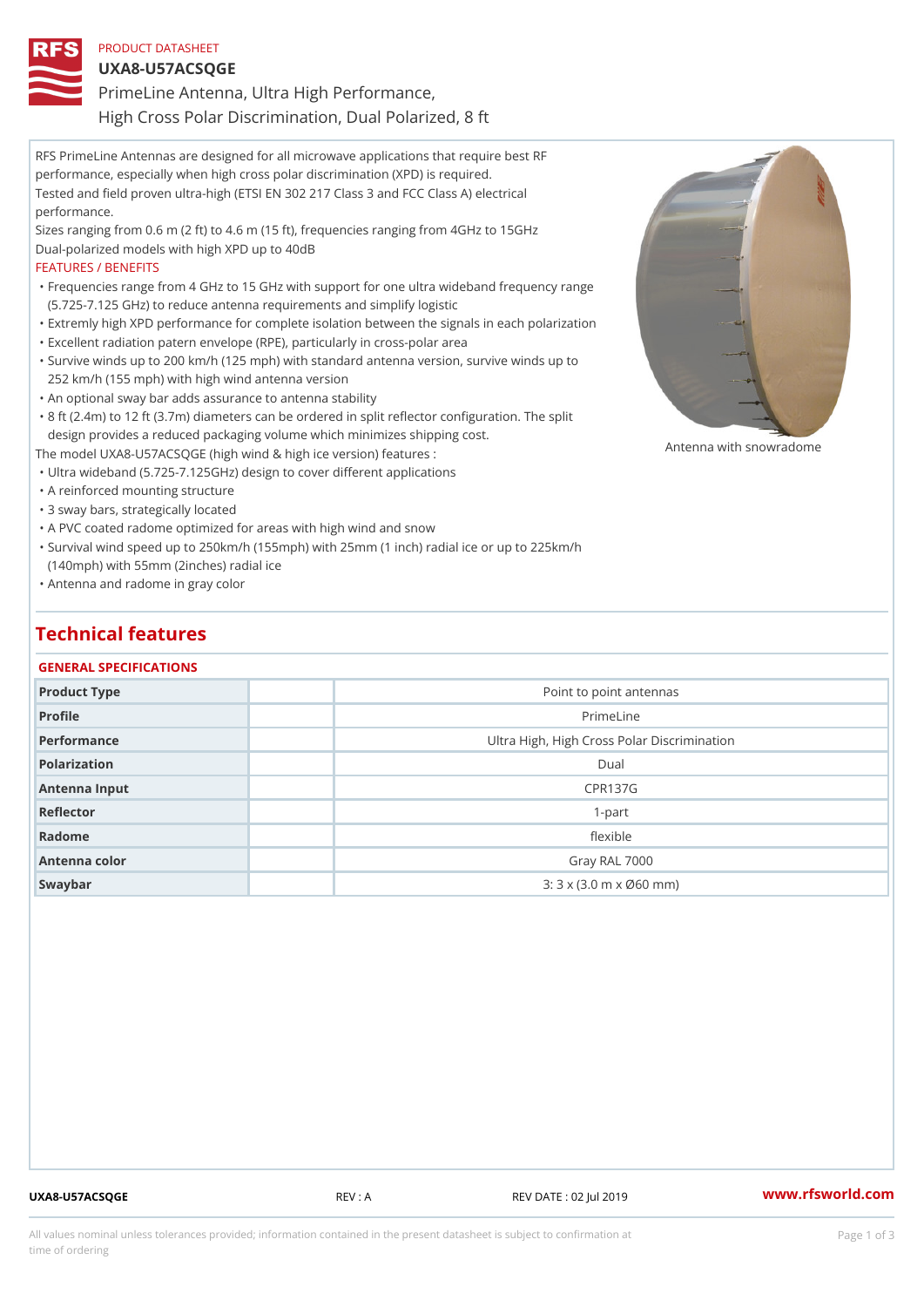## PRODUCT DATASHEET

## UXA8-U57ACSQGE

PrimeLine Antenna, Ultra High Performance, High Cross Polar Discrimination, Dual Polarized, 8 ft

| ELECTRICAL SPECIFICATIONS                                            |              |                                                              |                                                   |  |  |
|----------------------------------------------------------------------|--------------|--------------------------------------------------------------|---------------------------------------------------|--|--|
| Frequency                                                            | GHz          |                                                              | $5.725 - 7.125$                                   |  |  |
| 3dB beamwidth                                                        | degrees      | 1.3                                                          |                                                   |  |  |
| Low Band Gain                                                        | dBi          | 40.6                                                         |                                                   |  |  |
| Mid Band Gain                                                        | dBi          | 41.6                                                         |                                                   |  |  |
| High Band Gain                                                       | dBi          | 42.6                                                         |                                                   |  |  |
| F/B Ratio                                                            | d B          | 77                                                           |                                                   |  |  |
| <b>XPD</b>                                                           | d B          | 40                                                           |                                                   |  |  |
| P                                                                    | d B          | 45                                                           |                                                   |  |  |
| Max VSWR / R L                                                       | VSWR / dB    | 1.5 (14) @ 5.725 - 5.85 GHz<br>1.12 (25) @ 5.925 - 7.125 GHz |                                                   |  |  |
| Regulatory Compliance                                                |              | ETSI EN 302217 Range 1, class 3<br>FCC Category A            |                                                   |  |  |
| MECHANICAL SPECIFICATIONS                                            |              |                                                              |                                                   |  |  |
| Diameter                                                             | ft $(m)$     | 8(2.4)                                                       |                                                   |  |  |
| Elevation Adjustment                                                 | degrees      | ± 5                                                          |                                                   |  |  |
| Azimuth Adjustment                                                   | degrees      | ± 5                                                          |                                                   |  |  |
| Polarization Adjustment                                              | degrees      |                                                              | ± 5                                               |  |  |
| Mounting Pipe Diameter<br>minimum                                    | $mm$ (in)    |                                                              | 114(4.5)                                          |  |  |
| Mounting Pipe Diameter<br>maximum                                    | $mm$ (in)    |                                                              | 114(4.5)                                          |  |  |
| Approximate Weight                                                   | kg (lb)      |                                                              | 180 (396)                                         |  |  |
| Survival Windspeed                                                   | $km/h$ (mph) | 252 (155)                                                    |                                                   |  |  |
| Operational Windspeed                                                | $km/h$ (mph) |                                                              | 190 (118)                                         |  |  |
| <b>STRUCTURE</b>                                                     |              |                                                              |                                                   |  |  |
| Radome Material                                                      |              |                                                              | PVC coated fabric                                 |  |  |
| FURTHER ACCESSORIES                                                  |              |                                                              |                                                   |  |  |
| optional Swaybar                                                     |              | 3: 3 x (3.0 m x Ø60 mm)                                      |                                                   |  |  |
| Further Accessories                                                  |              |                                                              | SMA-SKO-UNIVERSAL-L : Universal sway bar fixation |  |  |
| MOUNTOUTLINE                                                         |              |                                                              |                                                   |  |  |
| m m<br>Dimension_A<br>(in)                                           |              | 2616 (103.4)                                                 |                                                   |  |  |
| m m<br>$Dimension_B$<br>(in)                                         |              | 1450(57.1)                                                   |                                                   |  |  |
| m m<br>$Dimension_C$<br>(in)                                         |              | 460(18.1)                                                    |                                                   |  |  |
| $Dim_D - D -$<br>m m<br>$114$ m m $(4.5$ _ ir $)$ $\mathbb{R}$ imple |              | 190(7.5)                                                     |                                                   |  |  |
| m m<br>$Dimension$ _ $E$<br>(in)                                     |              | 310(12.3)                                                    |                                                   |  |  |
| m m<br>$Dimension_F$<br>(in)                                         |              | 1120(44.1)                                                   |                                                   |  |  |
| UXA8-U57ACSQGE                                                       |              | REV : A                                                      | www.rfsworld.co<br>REV DATE : 02 Jul 2019         |  |  |